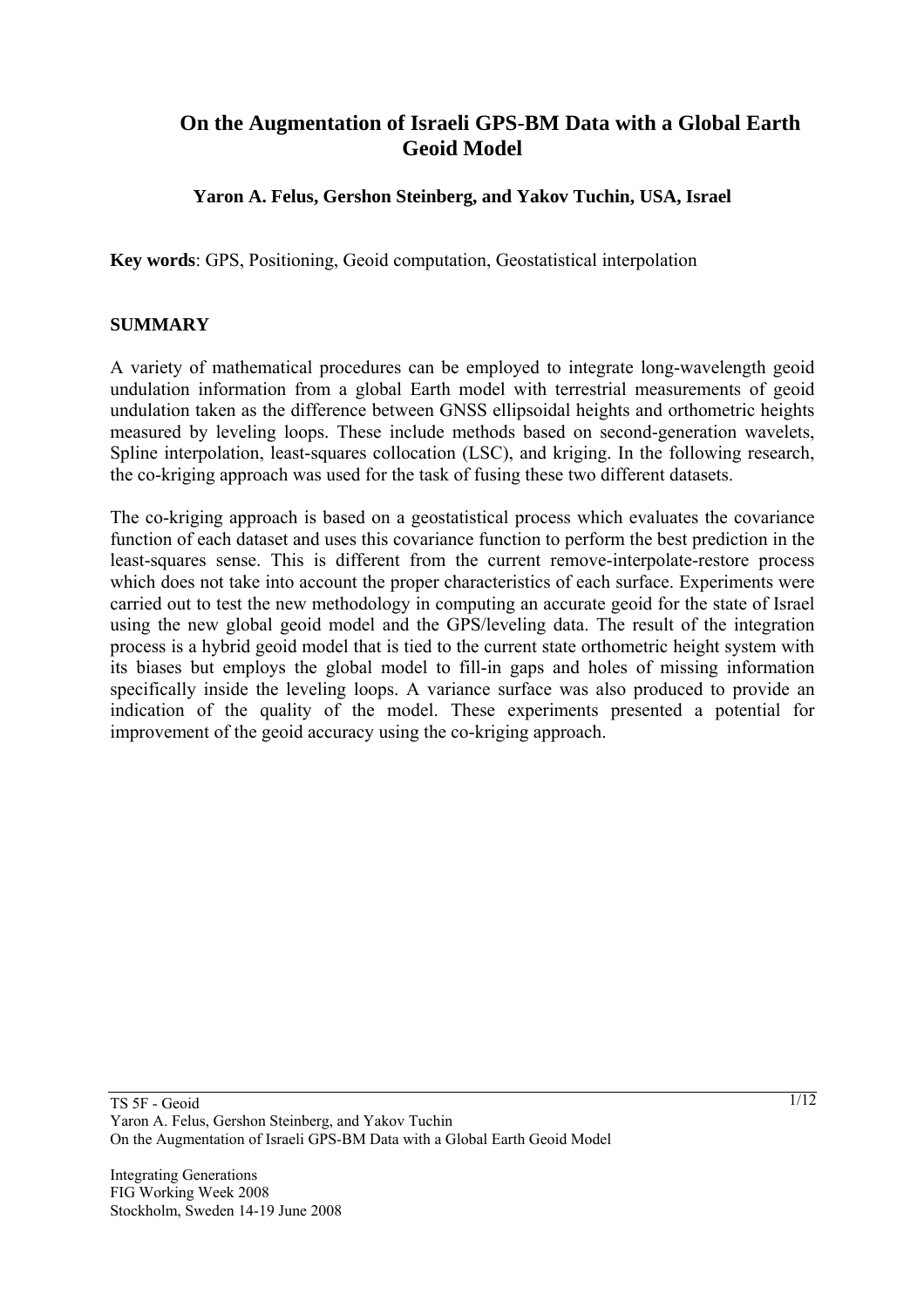# **On the Augmentation of Israeli GPS-BM Data with a Global Earth Geoid Model**

## **Yaron A. Felus, Gershon Steinberg, and Yakov Tuchin, USA, Israel**

## **1. INTRODUCTION**

Within the scope of preparing new survey regulations, the Survey of Israel (SOI) came to the conclusion that from a cost and benefits point of view there is no justification to maintain a countrywide vertical orthometric control network. The SOI has calculated a network of control points with ellipsoidal heights using Global Navigation Satellite System (GNSS) techniques. A combination of ellipsoidal heights with an official geoid undulation model (OGUM) will serve as a substitute to the countrywide vertical orthometric control network (Steinberg 2006, Steinberg and Even-Tzur, 2006).

The official Israeli undulation model (ILUM) is based on 833 points with given ellipsoidal and orthometric heights. Kriging, a Geostatistical approximation method, was used for the construction of a geoid undulation surface. The geoid undulation values were calculated on a grid with a resolution of 0.5 x 0.5 km. The accuracy of this calculation was estimated using the Kriging variance value on the same grid. The validity of the model was verified using a series of field measurements. These field measurements were independently surveyed and included GPS measurements on benchmarks and leveling observations on GPS stations. Discrepancies between the geoid model and the field measurements did not exceed 0.14 m in the evaluated areas (Tuchin 2006).

As from May 2007 surveyors in Israel enjoy the possibility to estimate orthometric heights in real time using a single GNSS receiver equipped with the official geoid model. Instead of occupying at least four benchmarks in order to define a local geoid, they can use just one benchmark for checking purposes only. Although many mapping and engineering projects may not require an accurate geoid model, the SOI seeks for ways to improve the official Israeli undulation model. This model is updated on a regular basis using additional measurements and due to minor datum modifications, or mistakes that are found. SOI have already released the third version (ILUM1.2) of the official model. Since this geoid model is based mainly on large loops of precise leveling along roads, its accuracy is decreasing with the distance from those roads to the center of the loops. Augmentation of the Israeli GPS-BM data with a global Earth geoid model as follows, is a simple and not expensive way to improve the geoid model in its weak parts. A variety of mathematical procedures can be employed to integrate long-wavelength geoid undulation information from a global Earth model with terrestrial measurements of geoid undulation taken as the difference between GNSS ellipsoidal heights and orthometric heights measured by leveling loops. These include methods based on second-generation wavelets (Soltanpour et al. 2006), spline interpolation, least-squares collocation (LSC) (Sjöberg and Featherstone 2004, and Featherstone 2007), and kriging. In the following research, the cokriging approach was used for the task of fusing these two different datasets. A study of digital elevation models integration using simple

TS 5F - Geoid

Yaron A. Felus, Gershon Steinberg, and Yakov Tuchin On the Augmentation of Israeli GPS-BM Data with a Global Earth Geoid Model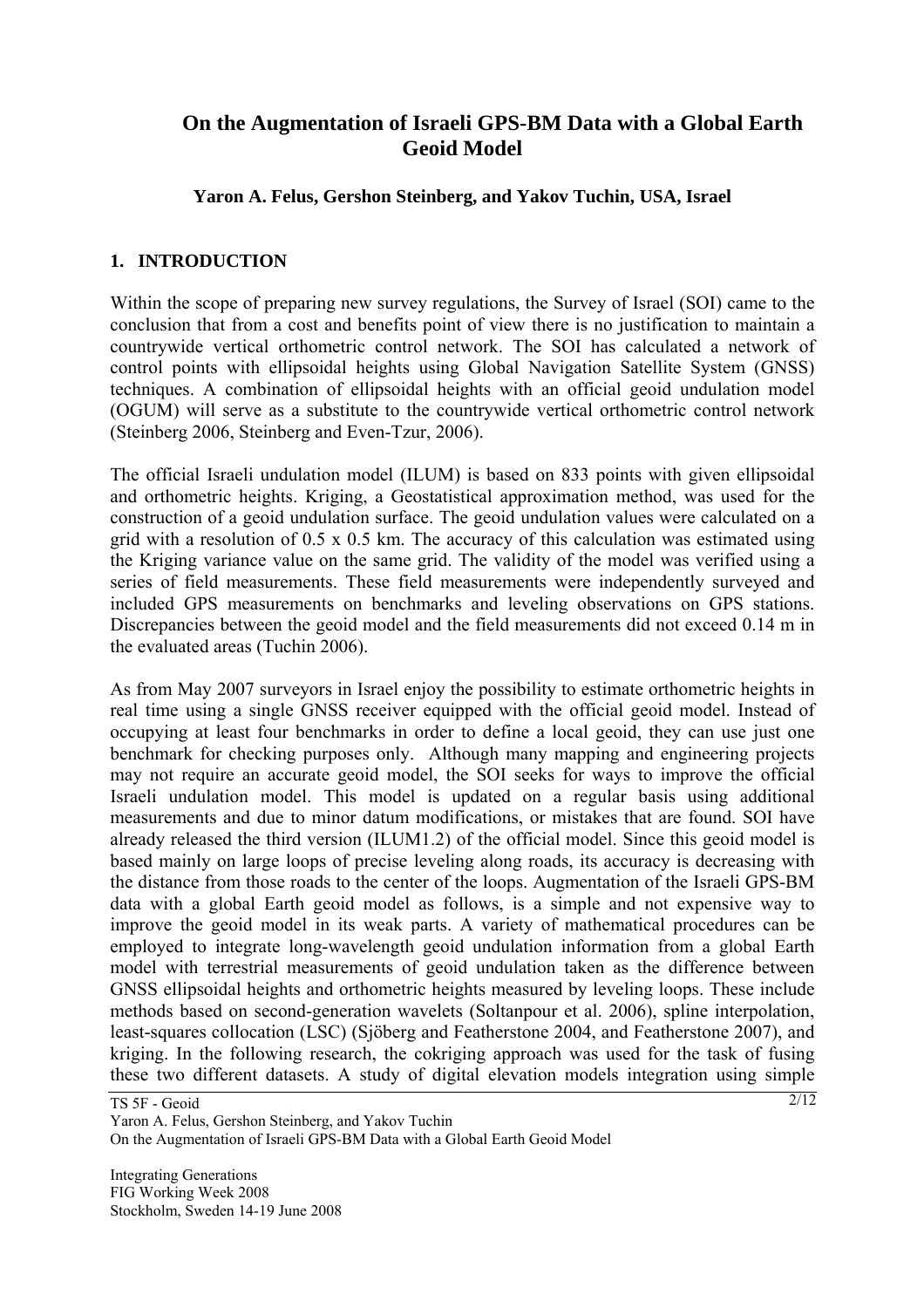cokriging was performed by Kyriakidis et al. (1999) but little research has been conducted on using cokriging for geoid modeling and development.

Cokriging is a geostatistical prediction technique that allows the use of additional information contained in secondary variables in the prediction of a primary variable. This technique is studied and experiments are performed to integrate GPS-BM points and a preliminary version of the world geoid model developed to degree 2160 by the US National Geospatial Intelligence Agency (Cf. Kenyon et al. 2007). The rest of the paper is organized as follows: The next section describes the Cokriging paradigm for data integration and an investigation of the geoid surface covariance function. The Cokriging principle is employed to integrate a set of GPS-BM points (points with measured geoid separation) with the Earth Geoid/Gravitational Model EGM2008 to degree 2160. A discussion about the limitations of the presented techniques and future method concludes this report.

## **2. THE COKRIGING PARADIGM FOR DATA INTEGRATION**

**2.1 Kriging** is a class of interpolation techniques, which provide the best linear unbiased prediction (BLUP) of an attribute value at an unmeasured point. Given a set of *n* observed data points  $z(s_1)$ ,  $z(s_2)$ ,...,  $z(s_n)$ , at locations  $s_1, s_2,..., s_n$ , a list of optimally unbiased weight coefficients  $\lambda_1, \lambda_2, ..., \lambda_n$ , is calculated such that the unknown value,  $z(s_0)$  at location  $s_0$  can be predicted by:

$$
z(s_0) = \lambda_1 \cdot z(s_1) + \lambda_2 \cdot z(s_2) + \dots + \lambda_n \cdot z(s_n)
$$
\n<sup>(1)</sup>

Unlike other weighted average methods, kriging uses the spatial dependence function (e.g. variogram or covariance functions) to calculate the weight coefficients (i.e.  $\lambda_1, \lambda_2, ..., \lambda_n$ ).

**2.2 Cokriging** is an extension of the kriging technique that allows the use of additional information contained in secondary variables in the prediction of a primary variable. Let the secondary variables be a set of *m* observations  $y(s_1)$ ,  $y(s_2)$ , ...,  $y(s_m)$  at locations  $s_1$ <sup>2</sup>,  $s_2$ <sup>2</sup>,...,  $s_m$ . Note these locations  $(s_1, s_2, \ldots s_m)$  may or may not be identical to the locations of the primary variable. Once again a set of optimally unbiased weight coefficients  $\lambda_1, \lambda_2, \ldots, \lambda_n$ , and  $\kappa_1, \kappa_2,... \kappa_m$  is calculated such that the unknown value,  $z(s_0)$  at location  $s_0$  can be predicted using a linear combination of the primary and secondary variables as follows:

$$
z(s_0) = \lambda_1 \cdot z(s_1) + \dots + \lambda_n \cdot z(s_n) + \kappa_1 \cdot y(s_1') + \dots + \kappa_n \cdot y(s_m')
$$
 (2)

For the ordinary cokriging, the optimal cokriging weights are obtained by solving the following equation (Hohn, 1999, and Ver Hoef. and Cressie 1993):

|  |  |  | $\begin{bmatrix} C(z, z) & C(y, z) & I & 0 \\ C(z, y) & C(y, y) & 0 & I \\ I & 0 & 0 & 0 \\ 0 & I & 0 & 0 \end{bmatrix} \cdot \begin{bmatrix} \overline{\lambda} \\ \overline{\kappa} \\ \mu_1 \\ \mu_2 \end{bmatrix} = \begin{bmatrix} c[z, z(s_0)] \\ c[z, y(s_0)] \\ 1 \\ 0 \end{bmatrix}$ |  |
|--|--|--|-----------------------------------------------------------------------------------------------------------------------------------------------------------------------------------------------------------------------------------------------------------------------------------------------|--|
|  |  |  |                                                                                                                                                                                                                                                                                               |  |

TS 5F - Geoid

Yaron A. Felus, Gershon Steinberg, and Yakov Tuchin

On the Augmentation of Israeli GPS-BM Data with a Global Earth Geoid Model

3/12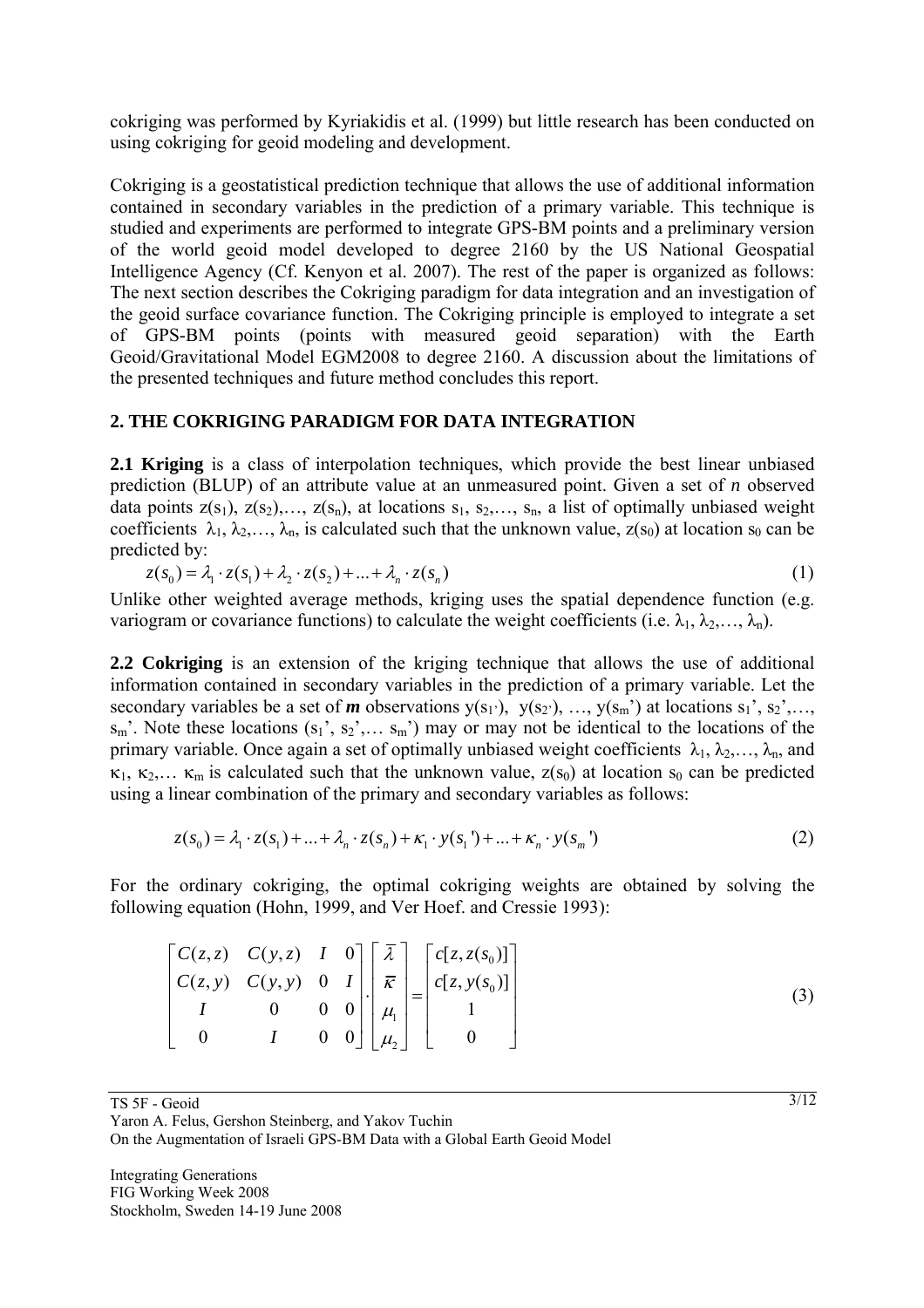where

- $\overline{\lambda}$  and  $\overline{\kappa}$  are vectors that include the weight coefficients.
- − C(z,z) and C(y,y) are the covariance function matrices with elements that describe the spatial dependence of the same variable at different locations (e.g.,  $[C(z(s_1),z(s_1))]$ ,  $[C(z(s_1),z(s_2))] \dots [C(z(s_1),z(s_n))]$ .
- − C(z,y) and C(y,z) are the cross-covariance function matrices with elements that describe the spatial dependence between the two variables at different locations (e.g.,  $[C(z(s_1),y(s_1'))], [C(z(s_1),y(s_2'))]... [C(z(s_1),y(s_m'))]$ .
- $\mu_1$  and  $\mu_2$  are Lagrange multipliers that guarantees the unbiasedness of the solution
- $c(z, z(s_0))$  and  $c(z, y(s_0))$  are the covariance function vectors with elements that describe the spatial dependence between the primary variables z at different locations and the  $z(s_0)$ and  $y(s_0)$  the primary and secondary variable at the unmeasured location.

The Mean Squared Prediction Error (MSPE) or cokriging variance is given by:

$$
\sigma_{ck}^{2}(z(s_{o})) = c(z(s_{o}), z(s_{o})) + \mu_{1} - \sum_{i=1}^{n} \lambda_{i} \cdot c(z_{i}, z(s_{o})) - \sum_{i=1}^{m} \kappa_{i} \cdot c(y_{i}, z(s_{o}))
$$
(4)

The interpolation mean squared prediction error is a useful gauge for the accuracy of the cokriging results. Cokriging approach would be ideal for the integration of local GPS-BM data with the EGM2008 since there is a bias difference between the two surfaces and the ordinary cokriging approach utilize the bias of the primary variable and not the bias of the secondary variable. Proper calculation of the covariance and cross-covariance functions is essential to the success of the cokriging procedure and will be described in detail in the next section.

#### **2.3 Covariance and cross- covariance functions**

The spatial dependence function describes mathematically the correlation between data points as a function of their separation distance. Typical this spatial dependence function expresses the first law of geography which states that "two data points close to each other are more likely to have similar values than two data points that are far apart" (see Figure 1).



*Figure 1: A typical covariance function which describes the similarity between two points, as the points get further away from each other the similarity vanishes.* 

TS 5F - Geoid Yaron A. Felus, Gershon Steinberg, and Yakov Tuchin On the Augmentation of Israeli GPS-BM Data with a Global Earth Geoid Model

Integrating Generations FIG Working Week 2008 Stockholm, Sweden 14-19 June 2008 4/12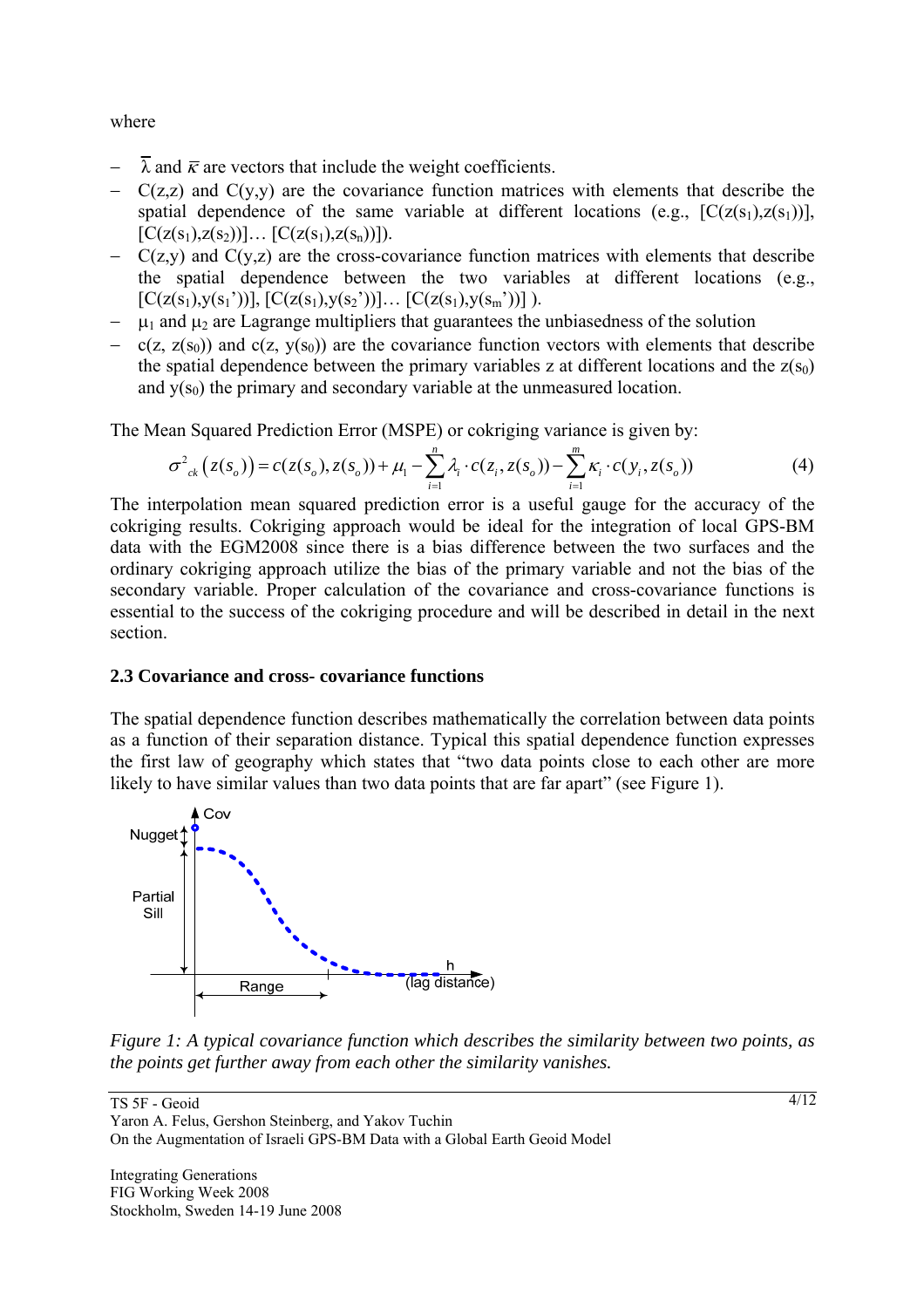By definition the covariance between two points  $s_i$  and  $s_j$  is:

$$
c(z(s_i), z(s_j)) = cov(z(s_i), z(s_j)) = E((z(s_i) - m_i) \cdot (z(s_j) - m_j))
$$
  
=  $E(z(s_i) \cdot z(s_j)) - E(z(s_i) \cdot m_j) - E(z(s_j) \cdot m_i) + E(m_i \cdot m_j)$   
=  $E(z(s_i) \cdot z(s_j)) - m_i \cdot m_j$  (5)

Where *m<sub>i</sub>* and *m<sub>i</sub>* are the mean values at point *s<sub>i</sub>* and *s<sub>i</sub>* and E denotes the expectation operator. Using the method of moments and the assumption of second order stationarity one can estimate the covariance (shown in Figure 1) between two points separated by a lag distance of *h* (i.e.,  $s_i$  and  $s_i+h$ ) by:

$$
c_z(h) = C(z(s_i + h), z(s_i)) = E(z(s_i + h) \cdot z(s_i)) - m^2
$$
  

$$
\sum_{i=1}^n (z(s_i + h) \cdot z(s_i))
$$
  

$$
\hat{c}_z(h) = \frac{\sum_{i=1}^n (z(s_i + h) \cdot z(s_i))}{n} - \hat{m}^2
$$
 (6)

where  $\hat{m}$  is the estimated process mean given by:

$$
\hat{m} = \frac{\sum z(s_i)}{n} \tag{7}
$$

In the same manner, the cross-covariance is defined between  $z(s_i)$  and  $y(s_i)$  as:

$$
c_{zy}(h) = C(z(s_i + h), y(s_i)) = E(y(s_i + h) \cdot z(s_i)) - m_z \cdot m_y
$$
  

$$
\sum_{z}^{n} (z(s_i + h) \cdot y(s_i))
$$
  

$$
\hat{c}_{zy}(h) = \frac{\sum_{i=1}^{n} (z(s_i + h) \cdot y(s_i))}{n} - \hat{m}_z \cdot \hat{m}_y
$$
 (8)

Note that the cross-covariance function can be negative at some values, this may happen when the two variables are negatively correlated. Moreover note that the cross-covariance function is not necessarily symmetric, namely:  $C_{zy}(h) \neq C_{yz}(-h)$ .

A plot of  $\hat{c}_n(h)$  or  $\hat{c}_n(h)$  against h is known as the empirical covariance or Cross- covariance

function respectively. The discrete values of the empirical covariance or cross- covariance function must be fitted to a continuous model that necessarily provides a (conditionally) positive-definite covariance function. Many valid mathematical models are presented in the literature; some examples include, Cressie (1993, pp. 61-64), which provides six isotropic standard models. These mathematical functions typically utilize three parameters: sill, range, and nugget (see Figure 1, where the sill is the sum of the Partial Sill and the nugget) which are determined by Weighted Least-Squares adjustment (Cressie, 1993) or Total Least-Squares (Felus and Schaffrin, 2005).

#### **3. CASE STUDY, INTEGRATING GPS-BM MEASUREMENTS WITH PRELIMINARY EGM 08 DATA.**

The cokriging approach was examined on fusing 72 well distributed GPS-BM data point with the preliminary version of the EGM08 in Israel. The primary dataset was a list of selected

TS 5F - Geoid

Yaron A. Felus, Gershon Steinberg, and Yakov Tuchin On the Augmentation of Israeli GPS-BM Data with a Global Earth Geoid Model

Integrating Generations FIG Working Week 2008 Stockholm, Sweden 14-19 June 2008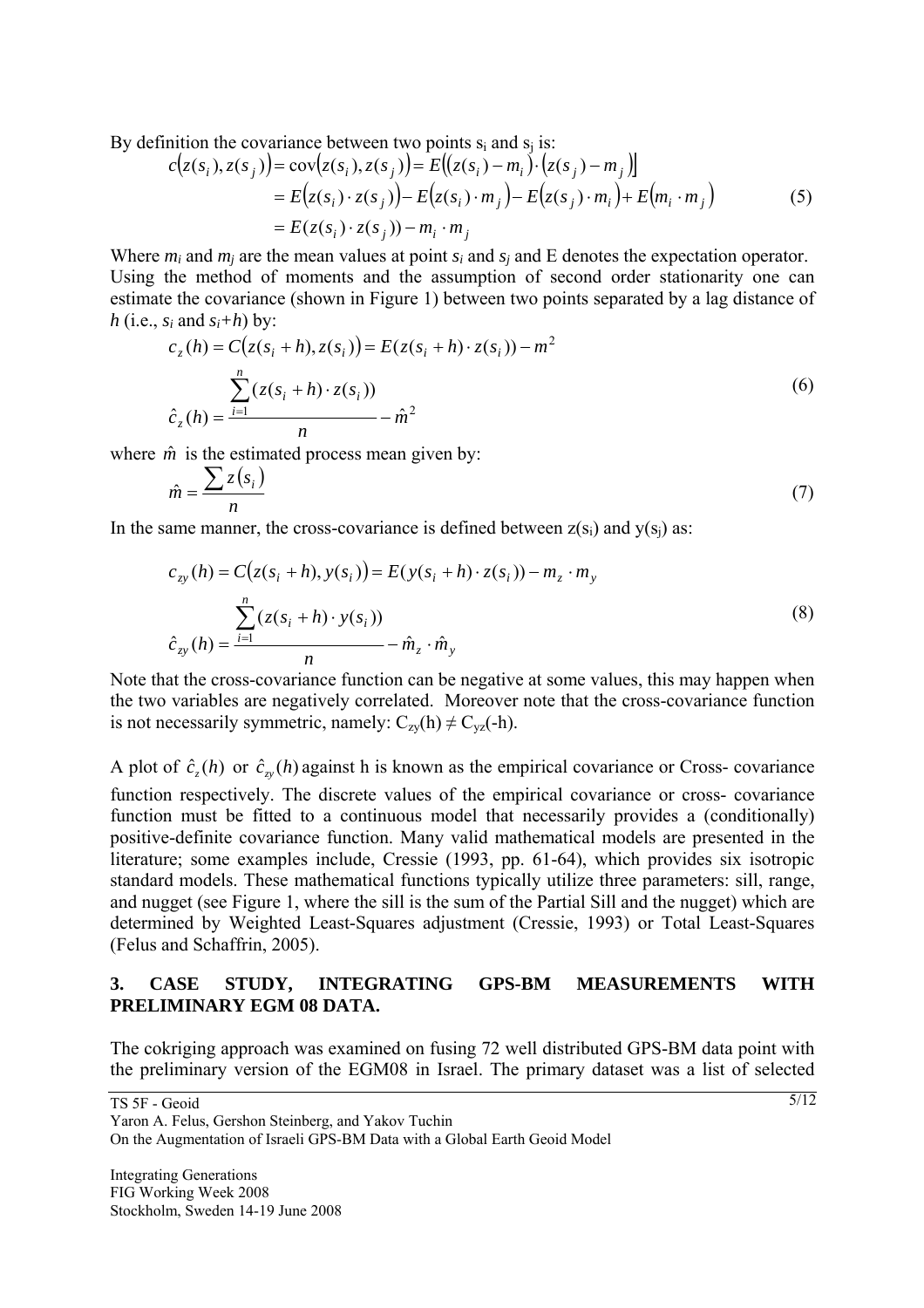points with ellipsoidal height measured using GPS and orthometric height measured and calculated by a set of high accuracy leveling sessions (see Figure 2). These points were selected from high density network of leveling loops so that they are uniformly distributed and have an average distance of 20 miles between each other. The 72 selected points will allow us to properly test the accuracy of the geoid model and specifically get an estimate of the accuracy in the gaps between the leveling loops.

The secondary surface was a part of the preliminary Earth Gravity/ Geoid model produced by the NGA by optimally combining gravitational information extracted from dedicated geopotential mapping satellite missions (CHAMP, GRACE), with NGAs' data from a global gravity anomaly database at a 5´x5´ resolution. This new model is completed to degree and order of 2160, and the finalized model will aim at  $a \pm 15$  cm global Root Mean Square (RMS) geoid undulation error. Nevertheless direct statistical comparison of the model to the Israeli leveling network presented a bias of -0.61m and a standard deviation of 0.26m on the all set of 833 points.



*Figure 2: Left The 72 GPS-BM data points, Right the preliminary EGM08 model of NGA over the state of Israel.* 

Various mathematical functions to model the covariance are developed in the geodetic literature including the Gaussian (Smith and Roman 2001), exponential, and various polynomial functions. Following careful investigation of cross-validation results and models goodness of fit, the Spherical model in Equation 8 was found to be most suitable for the specific geoid undulation data.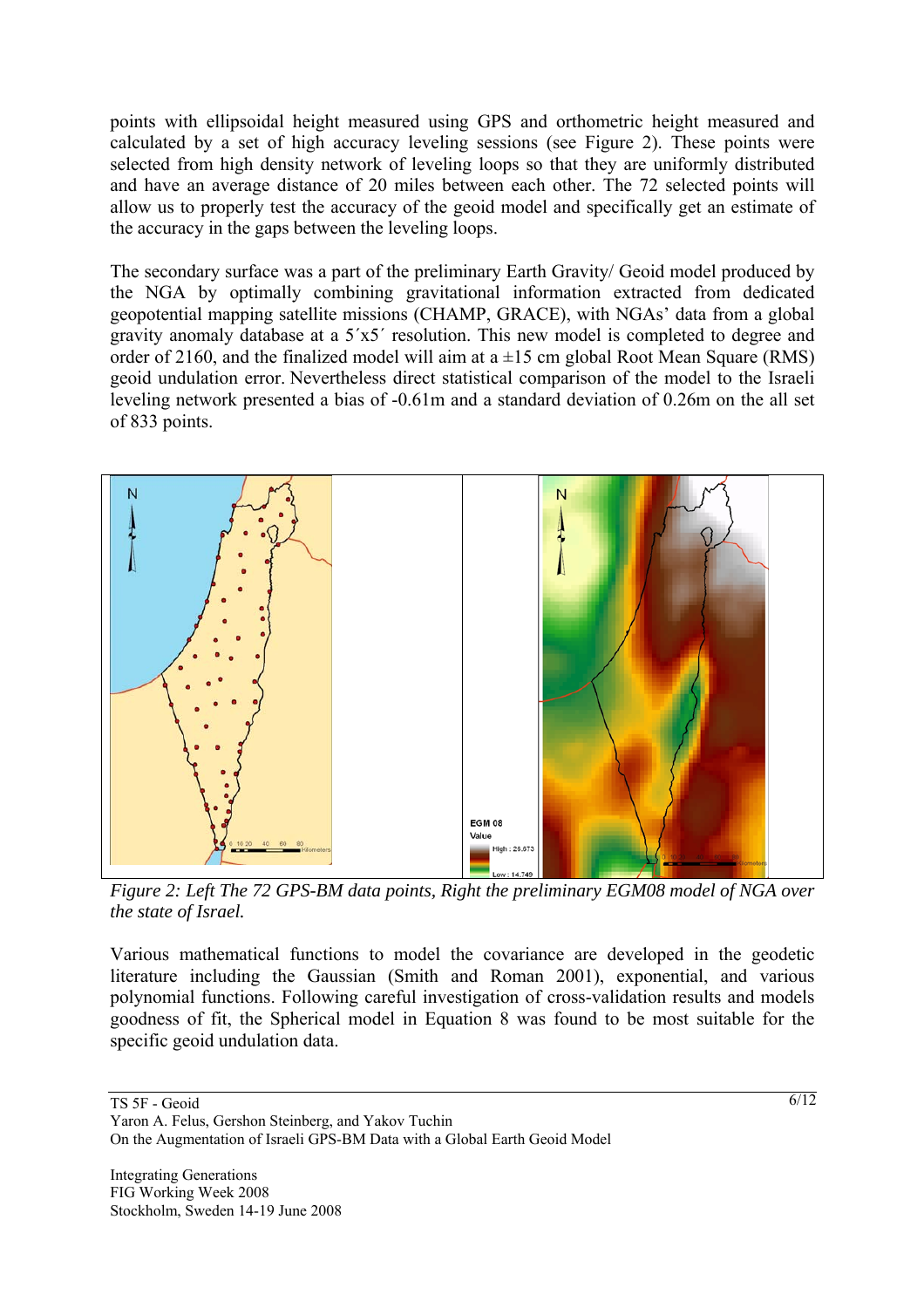$$
\sigma_e^2 + \sigma_y^2 \left[ 1 - 1.5 \left( \frac{h}{r} \right) + 0.5 \left( \frac{h}{r} \right)^3 \right] \qquad 0 \le h \le r
$$
\n
$$
\sigma_e^2 \qquad h > r \qquad (8)
$$

where *h* is the lag distance,  $\sigma_y^2 > 0$  is the partial sill,  $\sigma_e^2 < \sigma_y^2$  is the nugget, r>0 is the range. The estimated parameters are presented in Table 1. These were fitted to the empirical covariance values using Weighted Least Squared method (Cressie, 1993).

| Twore It cordinate juilonoir parameters for the three advices |        |        |        |  |  |  |  |
|---------------------------------------------------------------|--------|--------|--------|--|--|--|--|
|                                                               | Range  | Sill   | Nugget |  |  |  |  |
| GPS-BM data                                                   | 167630 | 3.3108 | 0.01   |  |  |  |  |
| Cross covariance                                              | 167630 | 3.2721 |        |  |  |  |  |
| Preliminary EGM08                                             | 167630 | 4.5077 | 0.15   |  |  |  |  |

*Table 1: covariance function parameters for the two datasets* 

The next step in the case study was to investigate the best method to generate an accurate geoid. Three approaches were analyzed: kriging of the GPS-BM data, kriging of the preliminary EGM08 data, using cokriging of the GPS-BM data and the preliminary EGM08 data. These interpolation methods were evaluated using independently measured 33 points spread around the country and using cross-validation. During the cross-validation procedure one data point is removed and the rest of the points are used to predict the removed data. Thus an estimate of the accuracy on this point is obtained by:

*Error = Predicted value for the point - known value* (9) Table 2 presents the RMS results of the various interpolation methods. The cokriging approach outperformed the two kriging approaches in both the cross-validation and during the investigation on the independent set of points. The RMS results of independent set of points were better than the cross–validation RMS in the GPS-BM case since the 33 independent points were relatively closer to the set of 72 points than the 72 point among themselves.

|                        | Kriging     | of   Kriging of P-   Cokriging |                    |  |  |  |  |  |
|------------------------|-------------|--------------------------------|--------------------|--|--|--|--|--|
|                        | GPS-BM data | EGM08 data                     | GPS-BM and P-EGM08 |  |  |  |  |  |
| Cross-validation (RMS) | 0.28        | 0.04                           | 0.21               |  |  |  |  |  |
| Independent data (RMS) | 0.20        | 0.31                           | 0.15               |  |  |  |  |  |

*Table 2: covariance function parameters for the two datasets* 

Further comparison of differences between measured orthometric heights and heights that are calculated from reduced ellipsoidal measurement via the geoid model (as in Steinberg and Even-Tzur 2006) is being performed and will be described in future publication .

Following the experimental step where it was verified that the cokriging approach outperforms the kriging approach, the co-kriging approach was implemented on the complete dataset with 833 points and a surface with an average cokriging variance of 0.143 m was obtained (see Figure 3).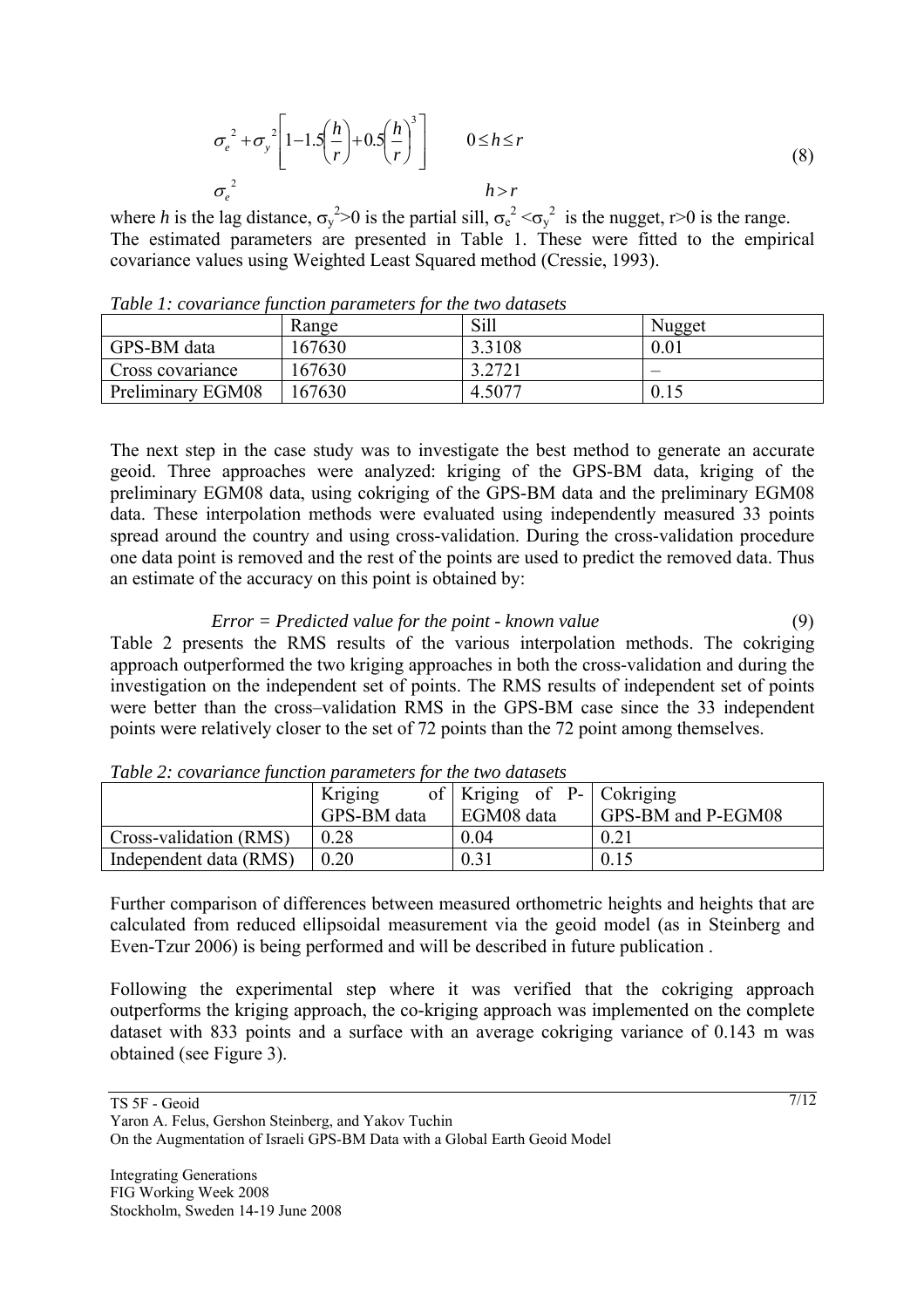

*Figure 3: The cokriging variance surface map and the 833 GPS-BM points used to create the full geoid model with erroneous points drawn as large circles.* 

Much like the kriging variance, the cokriging variance indicator depends on estimated nugget value and may be either too optimistic or too pessimistic depending on the variance/covariance function parameters. Moreover, Figure 3 highlights the cross-validation results on the 833 point and specifically shows points with high cross-validation error as presented in Equation 9. These points include a few points on the boundary of the country where the cokriging performed extrapolation with the primary dataset (GPS-BM) and not interpolation which increase the error. Many points along the eastern border of the state have large errors. These points are located along the Syrian-East African Rift (also known as the Great Rift System) which separates the Arabian Plate from the African Plate. This rift represents a discontinuity (breakline) in the surface (i.e., the geological structure and therefore the gravity surface). The smooth cokriging interpolation and the smooth low resolution preliminary EGM08 surface are less accurate in modeling this abrupt change.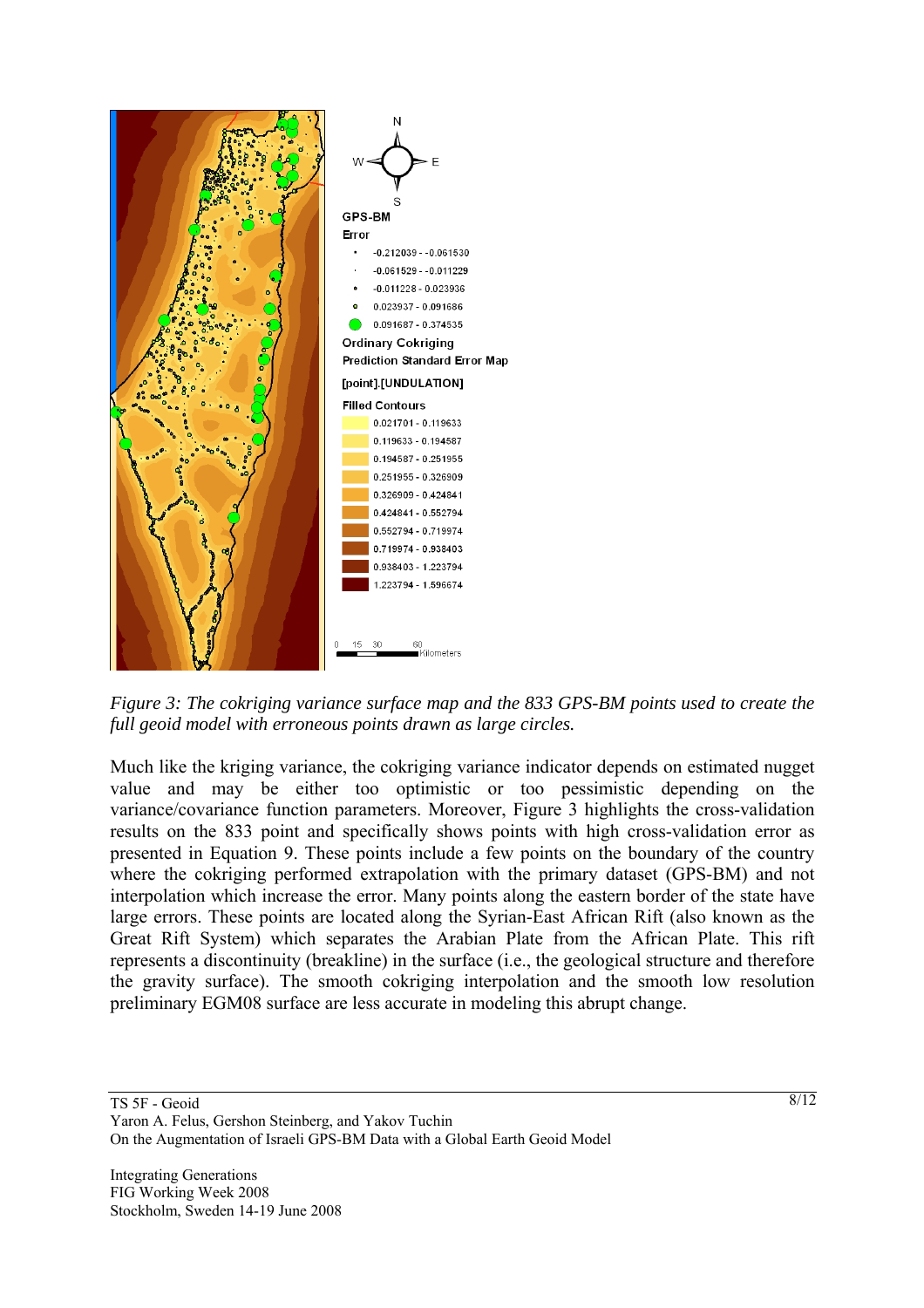## **4. DISCUSSION AND CONCLUSIONS:**

Cokriging was tested as a unique approach to improve the accuracy of a state wide geoid model derived from GPS-BM data set. The preliminary EGM08 data has less sample points and it is less accurate but it is uniformly distributed around the project area (heterotopic case) and fills-in the gaps in the GPS-BM collected data. Substantial improvement of the state geoid was obtained using this procedure. An even better improvement would be obtained with the final version EGM08 geoid where some corrections and modifications have been added.

Like in many other countries the orthometric system in Israel has biases and local distortions, the ordinary cokriging approach maintain the local bias while strengthening and improving the relative geometry of the surface with low frequency data.

A key aspect in geoid modeling and its applications is the fidelity or accuracy of the slope (e.g., value of vertical deflection). In other words, the change of the geoid undulation is often more important for surveying and engineering applications than the absolute value of the geoid undulation. Measurements of the slope can be performed with good accuracy using short leveling segments integrated with GPS ellipsoidal height measurements as described in Melzer et al. (1996). Further research should be done for improving geoid models using measurements of geoid slopes. Those are easy to survey as they can be independently performed with no ties to existing BM.

Cokriging should not be used if the two datasets have equal accuracy. In this case, simple addition of the datasets may yield more accurate results. Research should be performed to investigate more efficient algorithms such as the Collocated Cokriging which is preferred when the secondary data are available at every location being estimated. The Collocated Cokriging algorithm reduces the size of the equation systems and can be computed faster.

## **ACKNOWLEDGEMENT**

The first author was supported by the National Geospatial-Intelligence Agency under contract No. HM1582-04-1-2026. The authors would like to thanks Nikolaos Pavlis, NGA, for providing the preliminary EGM08 data.

## **REFERENCES**

- 1. Cressie, N.A.C., 1993. Statistics for Spatial Data 2nd edition. Wiley, New York, 900 pp.
- 2. Featherstone. W. E. (2007) Augmentation of AUSGeoid98 with GRACE satellite gravity data, Journal of Spatial Science, Vol. 52, No. 2. pp. 75-86
- 3. Felus, A.Y. and Schaffrin, B. (2005). A Total Least-Squares Approach for Semivariogram Modeling of Aeromagnetic Data. In *GIS and Spatial Analysis*, Proceedings of the IAMG 05, Cheng, Q. and Bonham-Carter G. eds. Vol. 1. pp. 215-220, Toronto, Canada.
- 4. Hohn, Edward Michael (1999) Geostatics and petroleum geology 2nd ed, Dordrecht: Kluwer 235 p.

TS 5F - Geoid

9/12

Yaron A. Felus, Gershon Steinberg, and Yakov Tuchin On the Augmentation of Israeli GPS-BM Data with a Global Earth Geoid Model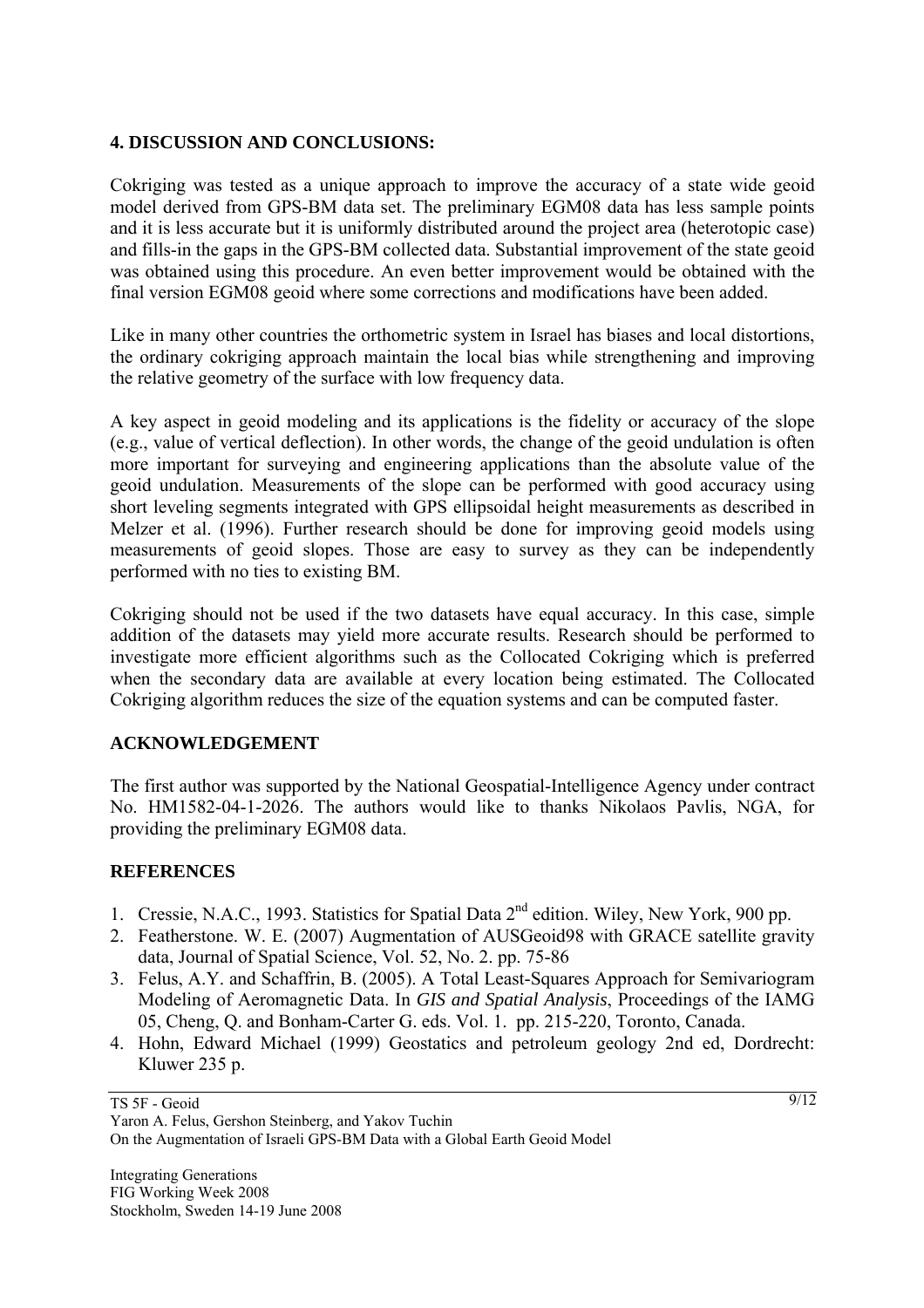5. Kenyon S., Factor J., Pavlis N., Holmes S. (2007) Towards the Next Earth Gravitational Model. Society of Exploration Geophysicists 77th Annual Meeting 2007, San Antonio, Texas, USA September 23 - 28, 2007 at:

http://earth-info.nga.mil/GandG/wgs84/gravitymod/new\_egm/EGM08\_papers/EGM-2007-final.pdf

- 6. Kyriakidis, P.C. Shortridge, A.M. and M.F. Goodchild (1999). Geostatistics for Conflation and Accuracy Assessment of Digital Elevation Models, International Journal of Geographical Information Science, Vol. 13, No. 7, pp. 677-708.
- 7. Melzer Y., Rosenblum M., Felus Y., 1996, Orthometric Heights determination without Geoidal model using GPS, Proceedings of the 9th International Technical Meeting of the Institute of Navigation, ION GPS-96, Kansas City Missouri, pp. 1263-1267
- 8. Soltanpour A., Nahavandchi H., and Featherstone W.E. (2006) The use of secondgeneration wavelets to combine a gravimetric quasigeoid model with GPS-leveling data. Journal of Geodesy Vol. 80, No. 2, pp. 82-93.
- 9. Sjöberg L. E., and Featherstone W. E. (2004) Two-step procedures for hybrid geoid modeling, Journal of Geodesy, Vol. 78, No. 1-2, pp. 66–75
- 10. Smith, D. A., and Roman D. R. (2001), GEOID99 and G99SSS: One arc-minute models for the United States, J. Geodesy, vol. 75, pp. 469-490.
- 11. Steinberg G., 2006. New Survey Regulations for Israel. XXIII International FIG Congress, 8-13 October 2006, Munich, Germany.
- 12. Steinberg G. and Papo H, 1998, Ellipsoidal Heights: The Future of Vertical Geodetic Control. GPS World, February 1998.
- 13. Steinberg G. and Even-Tzur G., 2005, Establishment of National Grid Based on Permanent GPS Stations in Israel. Surveying and Land Information Science, 65(1):47-52
- 14. SteinbergG. and Even-Tzur G., 2006 Permanent GNSS Networks and Official Geoid Undulations Model as a Substitute for Orthometric Control XXIII FIG Congress in Munich, Germany, 8-13 October 2006 at: http://www.fig.net/pub/fig2006/papers/ts03/ts03\_07\_steinberg\_eventzur\_0382.pdf
- 15. Tuchin Yakov 2006, Development of the Geoid-Ellipsoid Separations Model in Israel XXIII FIG Congress in Munich, Germany, 8-13 October 2006 at: http://www.fig.net/pub/fig2006/papers/ts53/ts53\_01\_tuchin\_0240.pdf
- 16. Ver Hoef, J.M. and Cressie, N. 1993. Multivariable spatial prediction. Mathematical Geology 25(2): 219-240.

Integrating Generations FIG Working Week 2008 Stockholm, Sweden 14-19 June 2008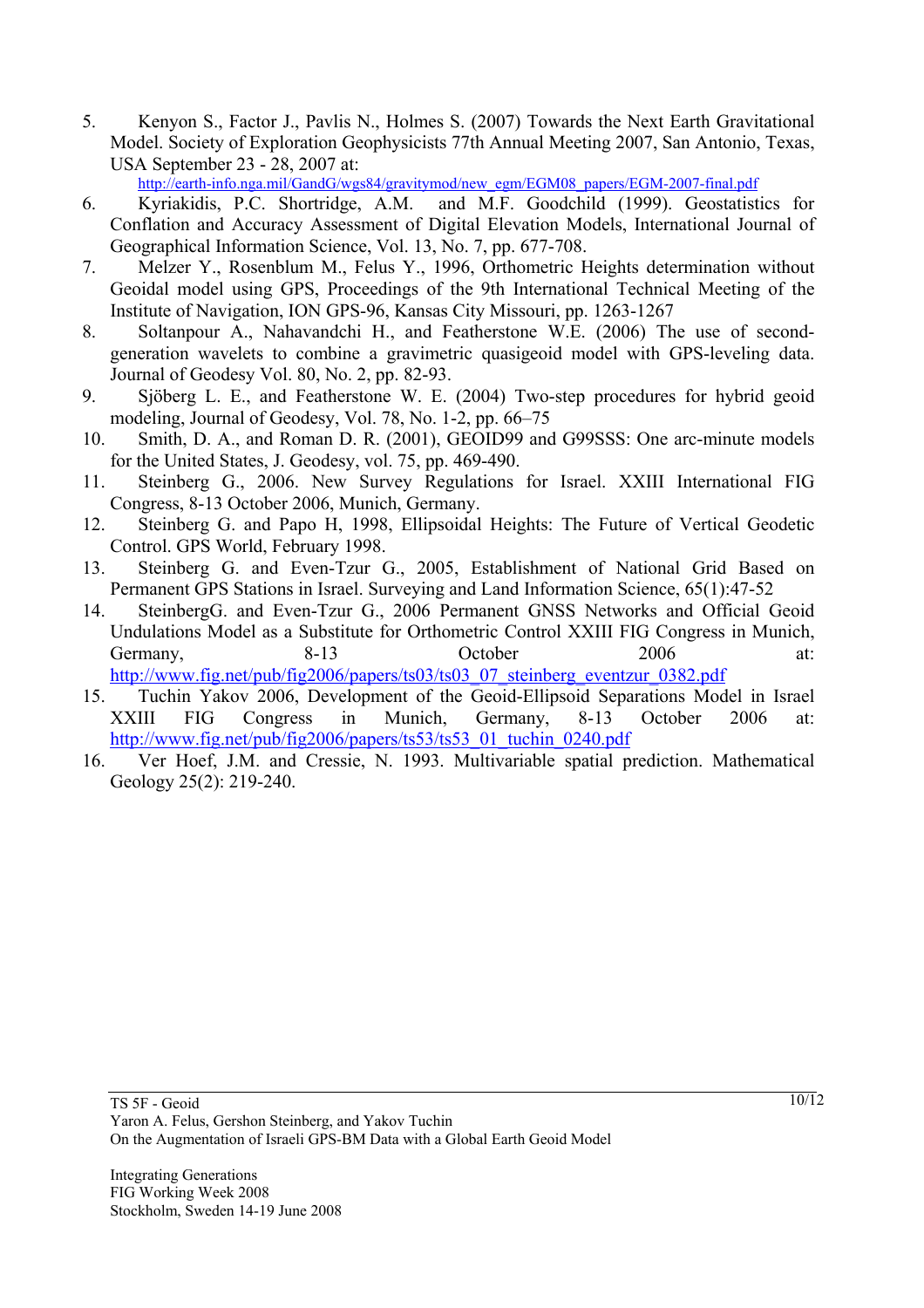## **BIOGRAPHICAL NOTES**

#### **Dr. Yaron A. FELUS**

is an Associate Professor in the Surveying Engineering Department at the Ferris State University. He holds a BS from Ben-Gurion University, Israel (Electrical and Computer Engineering), a M.S. from the International Institute for Geo-Information Science and Earth Observation, Netherlands (Geomatics), and both M.S. and Ph.D. from the Ohio State University (geodetic science). He is a Professional Surveyor in Michigan, USA and a Licensed Surveyor in Israel.

#### **Dr. Gershon STEINBERG**

Since 09/2003: Chief Scientist and Chief Geodesist of the Survey of Israel.

1995- 2003: Deputy Director General for Geodesy and Cadastral Surveys.

1993 - 1995: Head, division of Cadastral Surveys and Geodetic Computations.

1988 - 1993: Head, division of Cadastral Surveys.

1972 - 1988: Head, division of Horizontal and Vertical Geodetic Field Control.

Since 2006: Adjunct senior teaching fellow (equivalent to associate professor) in the

Technion, Israel Institute of Technology, Haifa, Israel.

Since 1993: Adjunct senior lecturer in the Technion, Israel Institute of Technology, Haifa, Israel.

#### **Selected papers**

Steinberg G. and Even-Tzur G., 2006. Permanent GNSS Networks and Official Geoid Undulations Model as a Substitute for Orthometric Control. XXIII International FIG Congress, 8-13 October 2006, Munich, Germany.

Steinberg G. and Even-Tzur G., 2005, Establishment of National Grid Based on Permanent GPS Stations in Israel. Surveying and Land Information Science, 65(1):47-52

Steinberg G, 2001, Implementation of Legal Digital Cadastre in Israel. FIG WW Seoul 2001.

Steinberg G, and Papo H, 1999, The Future of Vertical Geodetic Control. In Proceedings of geodesy and surveying in the future, The Importance of Heights", pp.313-320, Gavle, Sweden, March 1999.

Steinberg G, and Papo H, 1998, Ellipsoidal Heights: The Future of Vertical Geodetic Control. GPS World, February 1998.

## **Societies**

Israel's delegate to commission 5 of FIG. Rotary International, Ramat- Hasharon, Israel.

## **Dr. Yakov TUCHIN**

Is responsible for the maintenance and development of geodetic infrastructure in the Calculations Department of the Survey of Israel .His academic experience includes a MSc in Applied mathematics from Novosibirsk State University, and a PhD in Geodesy from the Novosibirsk Institute of Surveying and Mapping .He worked as an Associate Professor in the Novosibirsk Institute of Surveying and Mapping, USSR (now SGGA, Russia), as an Engineer